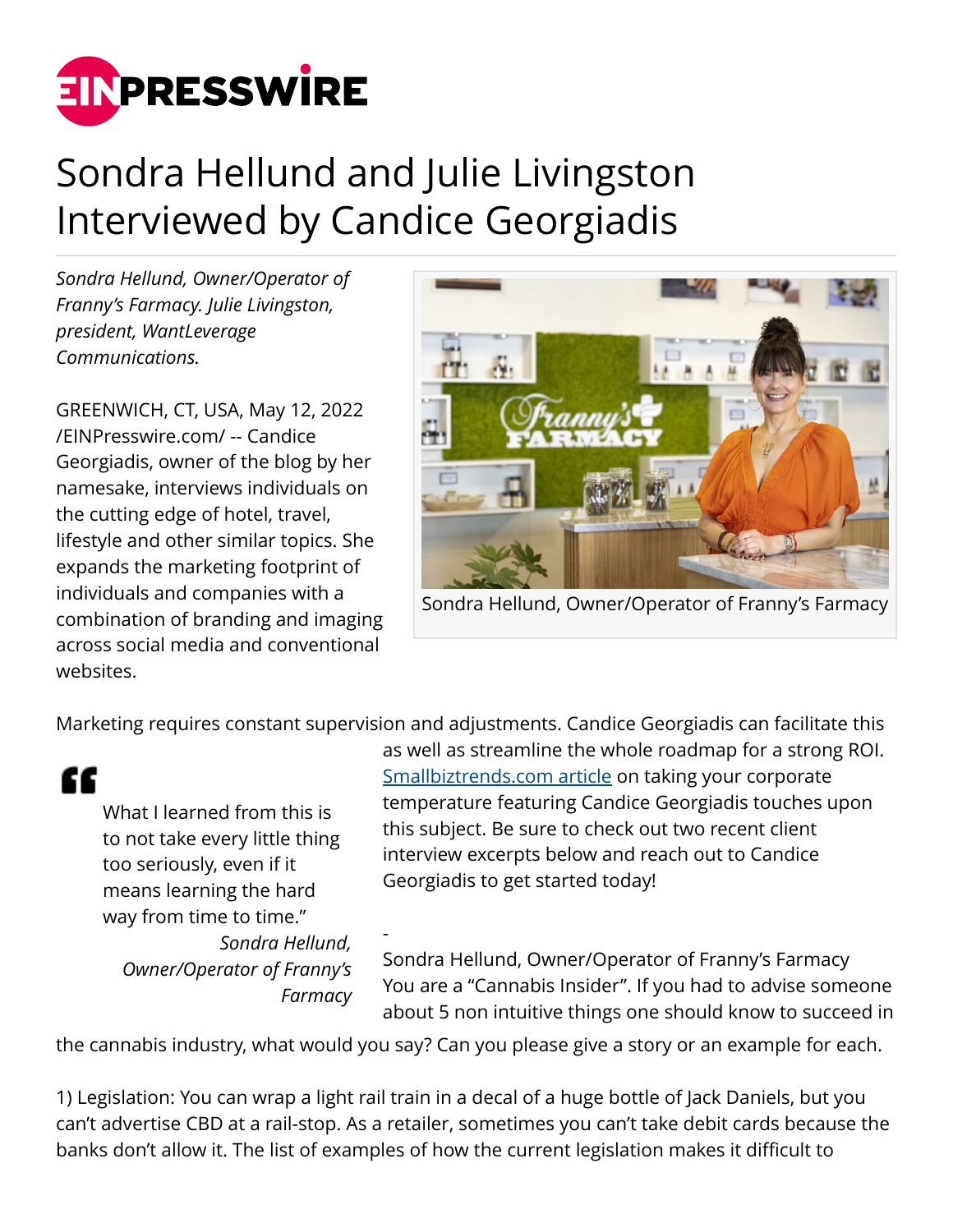operate as an everyday business is endless. For the pure-bread entrepreneur, sometimes these challenges can add a bit of spice and make the journey a little bit more fun and interesting.

2) Misconceptions need to be addressed daily: Until I planted both feet into the industry as a dispensary owner, I did not realize how much of my role would involve breaking down the perception of cannabis, hemp, CBD, Delta-8 THC, Delta-9 THC, etc… For such an amazing little plant, the misconceptions are endless.

3) Education is ongoing: The opportunity to learn something new in this industry is endless. I find myself learning something new every single day, and passing it along to our community, customers, and team on an ongoing basis.

4) Participating in this industry can be transformative: The joy one can bring to people's lives is immense.

What we do impacts people on so many levels. I've seen it happen in such great ways here in Charlotte.

5) Expect the unexpected: The cannabis industry is still in its infancy stage, and with that comes a lot of



Julie Livingston, president, WantLeverage Communications



Candice Georgiadis

excitement, and unexpected surprises when it comes to laws, regulations, science, and everything else involved with running a business in this space. Like Franny herself always says, "This is not business as usual."

[Read the rest of the interview here](https://www.candicegeorgiadis.com/wisdom-from-the-women-leading-the-cannabis-industry-with-sondra-hellund-of-frannys-farmacy/)

-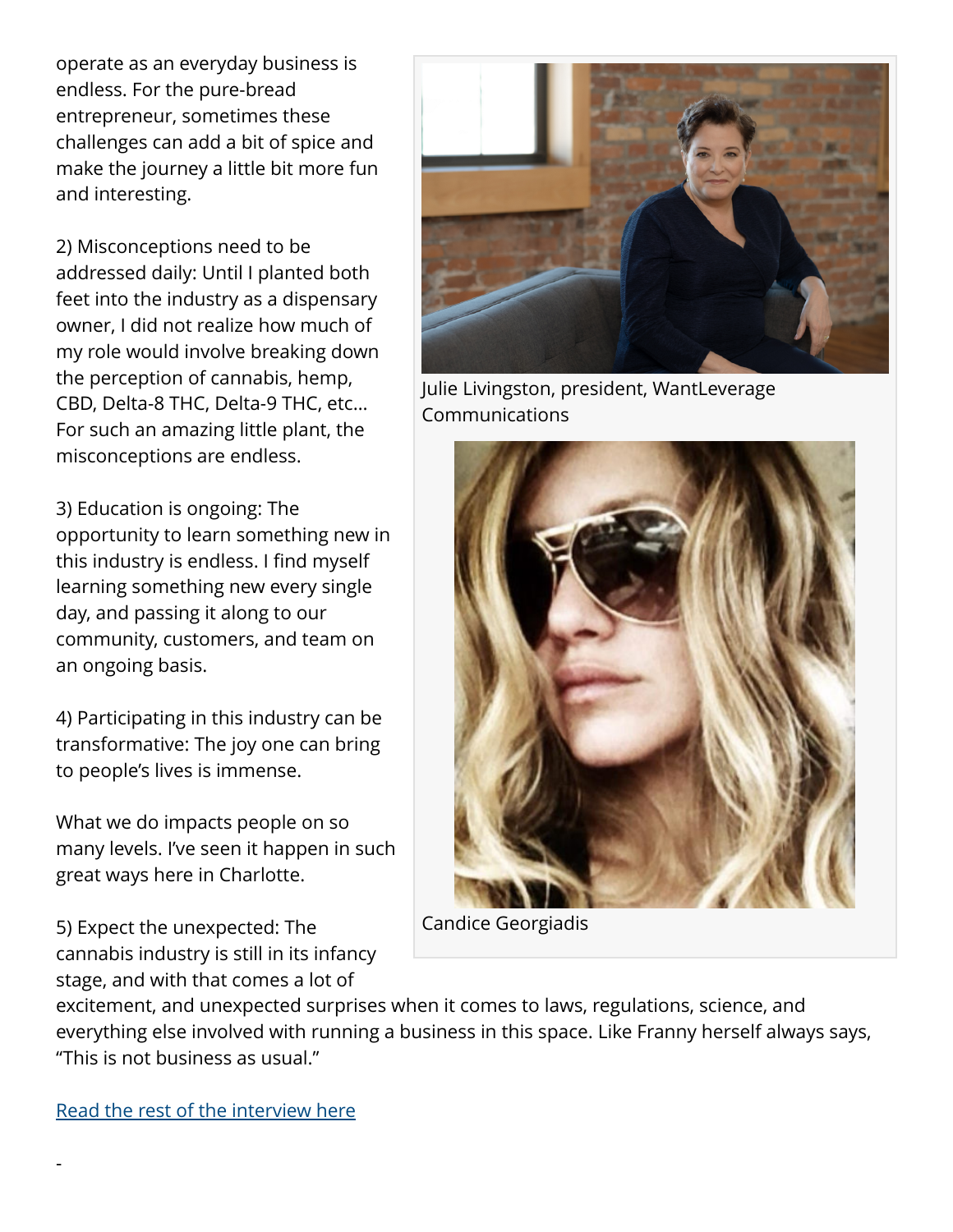Julie Livingston, president, WantLeverage Communications Can you share 5 ways to leverage LinkedIn to dramatically improve your business? Please share a story or example for each.

If you want to improve your business and raise your professional or company visibility in the marketplace, LinkedIn is the ideal platform on which to tell your brand story, attract new followers and build relationships. Although it may not instantly affect the bottom line, like other sales oriented social platforms such as Instagram and Facebook, the more active you are on LinkedIn, the more successful you will be in generating new business leads and promoting your competitive advantage over time. From my extensive experience on the platform, here are 5 ways to leverage LinkedIn to dramatically build your business:

Promote Products, Services: Because you can create and control the content and messaging, LinkedIn is an incredibly powerful marketing platform on which you can promote key brand messages. For the VP at a consulting firm who leads a new practice area, we've been developing content that illustrates the benefits of a new service offering. We've crafted this narrative in a very easy to read, bullet pointed format, using clever graphics and hashtags so target customers can locate the content. Using a tone that is casual and approachable, we cite real problems and challenges that companies face in their daily work and how they can be addressed and solved. A few weeks in, my client was contacted by a colleague in his network who wrote, "I didn't realize that you offered this service, and that's just what our company is in need of right now." They are currently negotiating a contract.

Attract New Talent During The Great Resignation: Organizations are only as good as their people. With The Great Resignation raging on, and the ability of employees to work from anywhere, US employers continue to face a highly competitive talent pool. When it comes to job posting or job search, LinkedIn is the place to be. It's estimated that at any one time there are 15 million job openings advertised and 49 million individuals use the platform to search for jobs each week(source:LinkedIn).That's why I encourage clients to share stories about their unique company culture, employee satisfaction, and team collaboration on a regular basis. [...]

## [The full interview is available here](https://www.candicegeorgiadis.com/julie-livingston-of-wantleverage-communications-on-how-to-use-linkedin-to-dramatically-improve-your/)

Be sure to reach out to Candice Georgiadis to get your social media marketing on the right track. You can reach her at the below contact options.

## About Candice Georgiadis

Candice Georgiadis is an active mother of three as well as a designer, founder, social media expert, and philanthropist. Candice Georgiadis is the founder and designer at CG & CO. She is also the Founder of the Social Media and Marketing Agency: Digital Agency. Candice Georgiadis is a Social Media influencer and contributing writer to ThriveGlobal, Authority Magazine, and several others. In addition to her busy work life, Candice is a volunteer and donor to St Jude's Children's hospital.